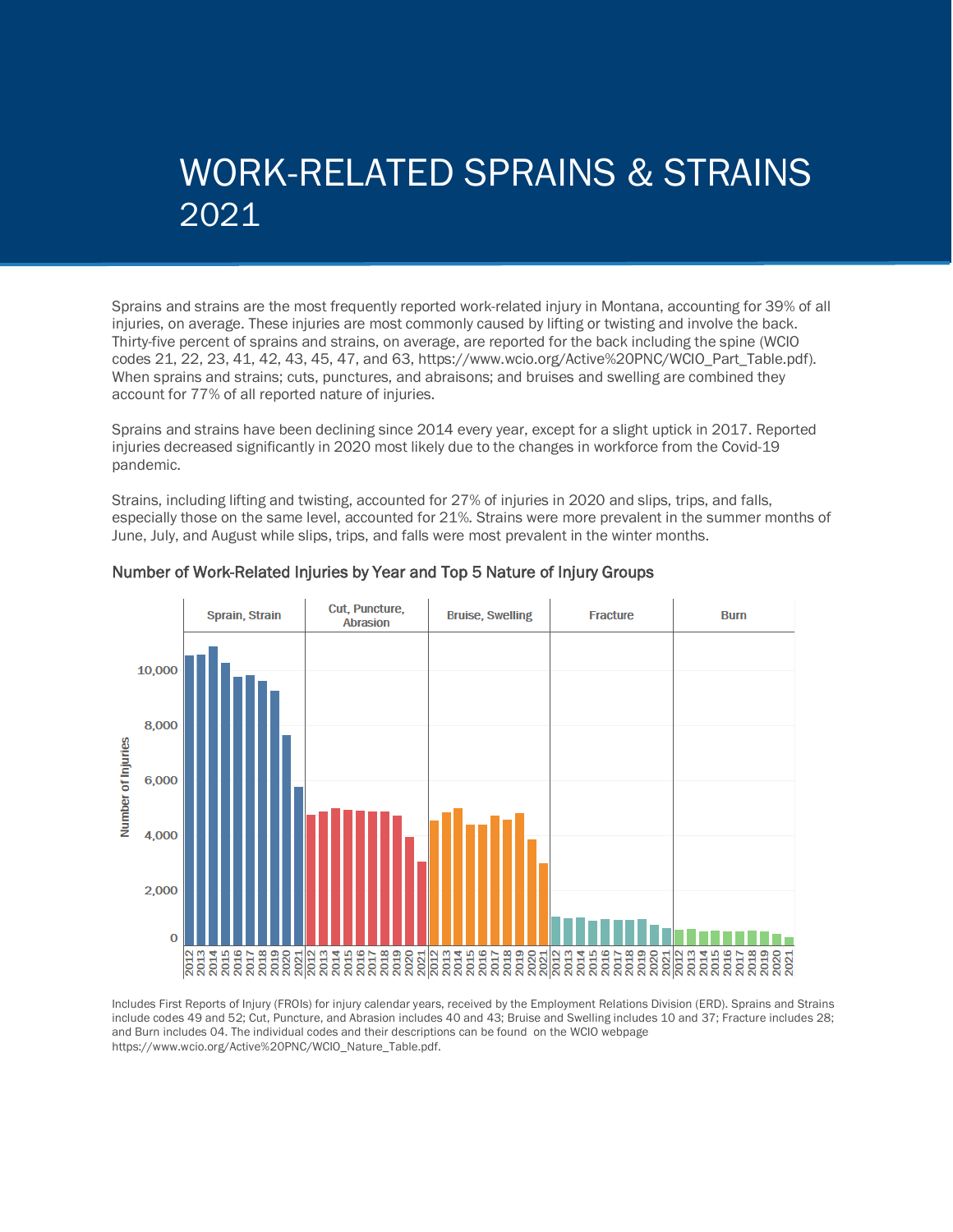



#### Wage-loss Benefits Paid to Date by Top 5 Nature of Injury Groups and Year of Injury

includes payments to injured workers for temporary total, temporary partial, permanent total, or permanent partial benefits.



### Number of Work-Related Sprains & Strains by Year of Injury

Includes First Reports of Injury (FROIs) for injury calendar years, received by the Employment Relations Division (ERD).